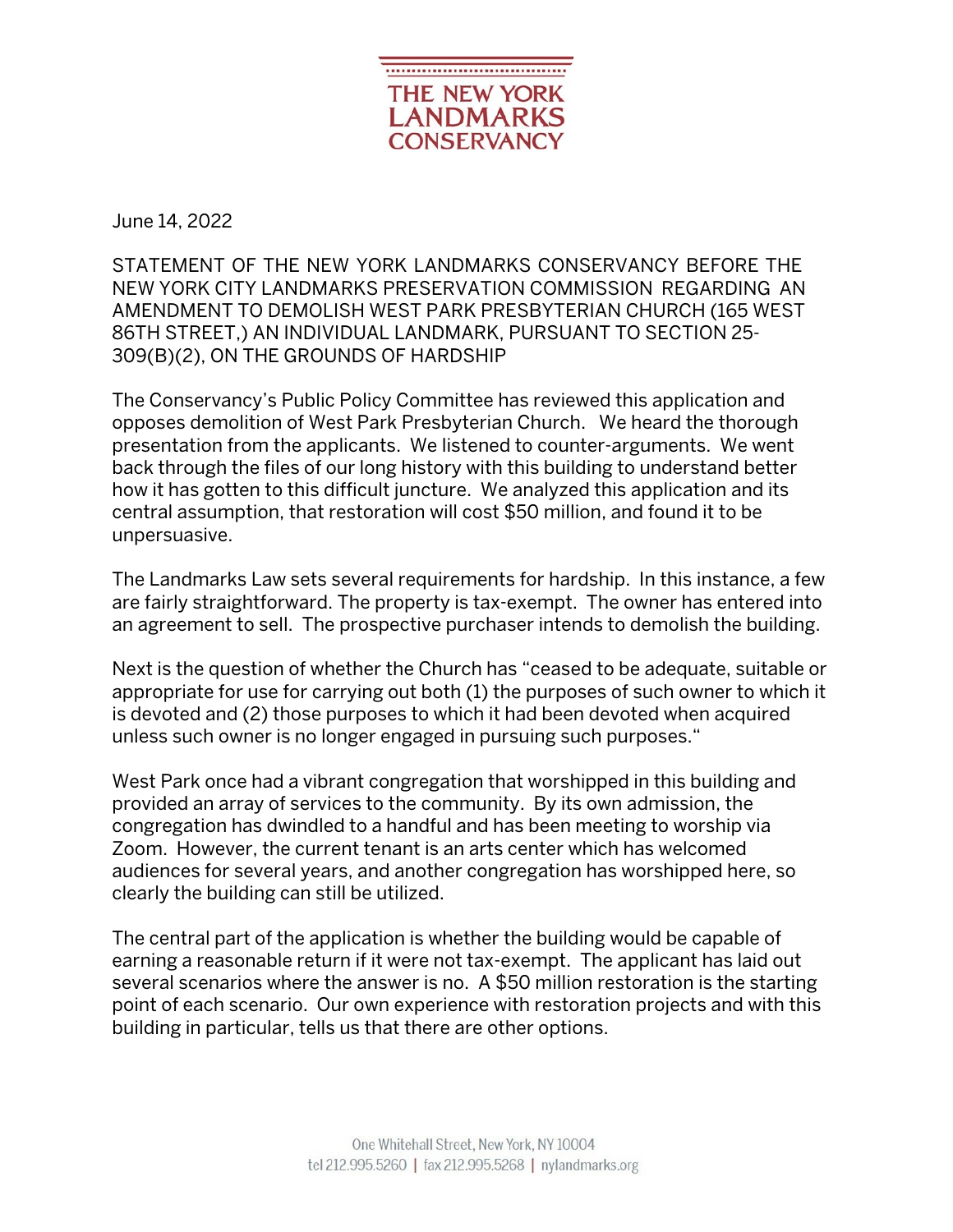Conservancy staff, at various times over the last 20 years, has physically inspected every part of West Park, including exterior elevations, masonry, roof, tower, roof drainage system, and attic roof truss structure, with multiple site visits and in conjunction with many architects, engineers, general contractors and construction managers. The application presents the building's conditions as intractable. Yes, there are significant challenges, but we have worked with many congregations to reach successful outcomes, taking a phased approach, with the completion of each phase as a springboard to the next.

The attached letters of support from Congregation Tifereth Israel, the Fourth Universalist Society, Old Broadway Synagogue, St. Ann and the Holy Trinity, and St. Jean Baptiste recount how these congregations embraced their landmark buildings, and how this approach worked for them.

For façade restoration, we have seen an array of estimates, some much lower for a more limited scope of work, and suggest the LPC retain an independent consultant to review the scope and the budget.

The main issue is that all of this work does not need to be performed all at once. The \$18M figure in the application does have some relationship to a 2011 report with a budget from Sciame, which the applicants reference. The Conservancy commissioned Sciame and a group of experts to generate the 2011 report. However, the Sciame budget shows a plan to perform the work in six phases of comprehensive restoration, with duplication of scaffolding and general conditions for each phase, under prevailing wages. The Sciame figure includes soft costs, which the application cost does not. We helped create the report to serve as the basis of a long-term fundraising campaign, not to cost out a scope to be completed in one season.

Our staff has overseen hundreds of construction projects, working with the owners of brownstones, small co-ops, and grand historic religious properties. In every instance, when we get bids, they are the beginning of the process, not the conclusion. Along the way, we compare numbers from different contractors, modify work items, consider replacement materials, and prioritize phases. We maintain that the exterior restoration of West Park can be phased in a way that does not require \$18M plus all at once.

Regarding the structural repairs, our staff observed some conditions similar to those shown in the application in 2011. They do not appear to have accelerated dramatically, and did not appear to need the level of intervention outlined in the application.

For example, the Severud report, and related estimates, recommend major interventions to address structural issues at the rear elevations and at the sanctuary ceiling/underside of roof truss. The brick masonry cracking and open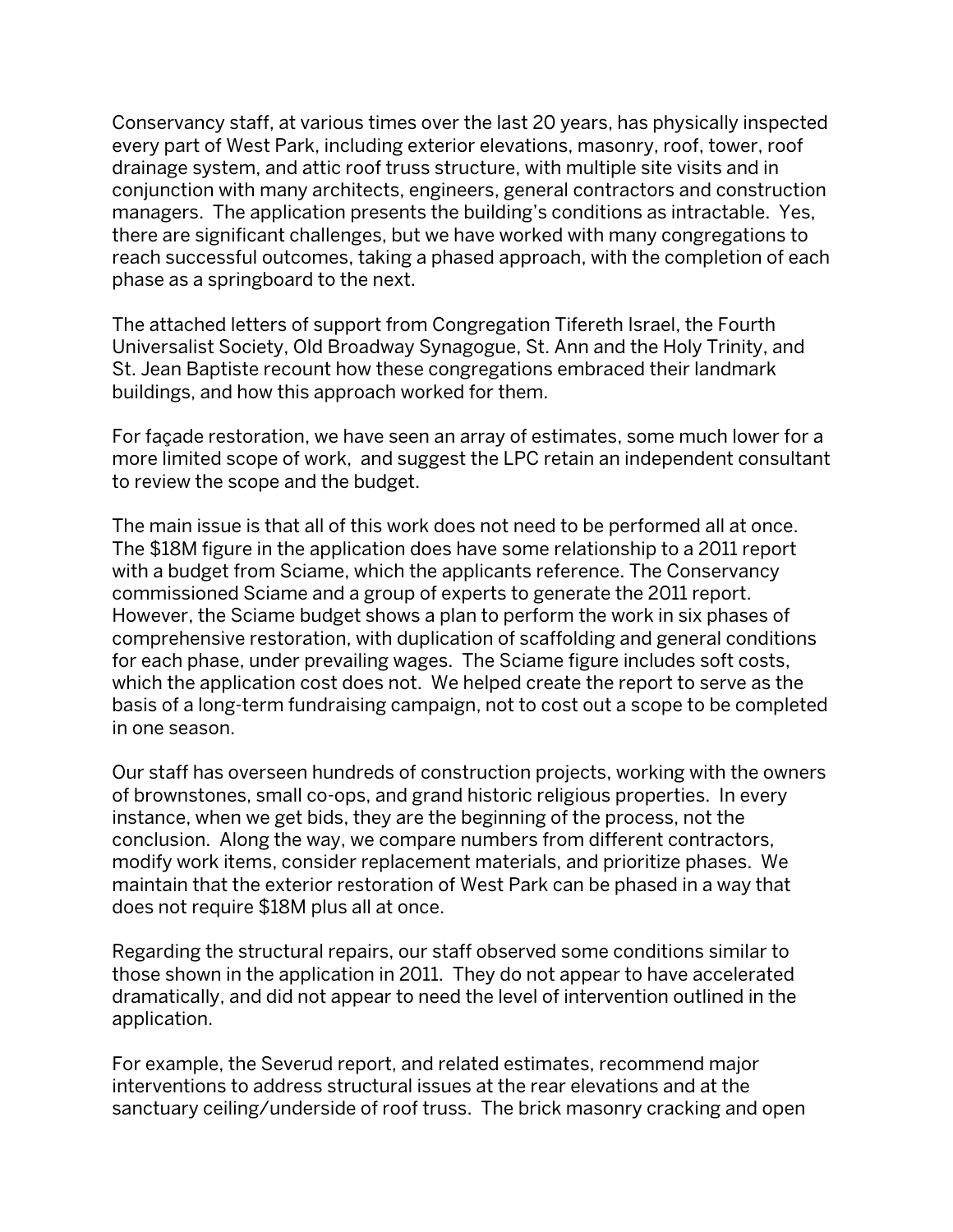joints at the rear elevations referenced by Severud (p. 2, item 3) were documented and included in the 2011 report. These are not new conditions and do not appear to have markedly progressed.

The plaster cracking in the sanctuary, particularly at ceiling beams at underside of roof truss, (p. 3, item 4) was specifically studied and reported on by Old Structures in 2011. The conclusion was that there was no evidence of structural deflection of the trusses, and that truss movement was not the cause of the plaster cracking. Instead, the three years of unheated vacancy (2007-2010) along with various roof leaks, was the likely cause. The recommendation was to secure the plaster. These two "structural deficiencies" identified in the Severud report are included in application budget at over \$1 million plus soft costs, contingency allowance, etc.

These are just two items, but they demonstrate why LPC should retain an independent engineer to vet the report and verify the conditions.

A major component of the budget is the cost of bringing the interior up to 2014 code. For this 19th century structure, the use of the 1968 Code as it might be applicable for some components is something to be seriously explored as it could benefit the landmark.

Throughout our years of involvement with West Park, we have been open to redevelopment plans, air rights sales, or the sale of the building to a new congregation. In working with hundreds of landmarked religious properties across the City, we have seen these approaches work.

When the LPC designated West Park, you recognized that West Park is more than just a prime address. You saw its architectural majesty, rich cultural history, and essential place in this community. Now is the time to consider how it can be a part of the City's recovery. Shrouded in sidewalk bridges for many years, some might have seen this landmark as a liability. It is an asset. With an owner committed to a long term plan and a new vision, it can be a success.

We would be happy to be part of the effort to find a new owner, to consider development options, to explore new ways of monetizing assets such as air rights. But first you must deny this application. This landmark is too important to the community and the City for it to be lost.

Thank you for the opportunity to express the Conservancy's views.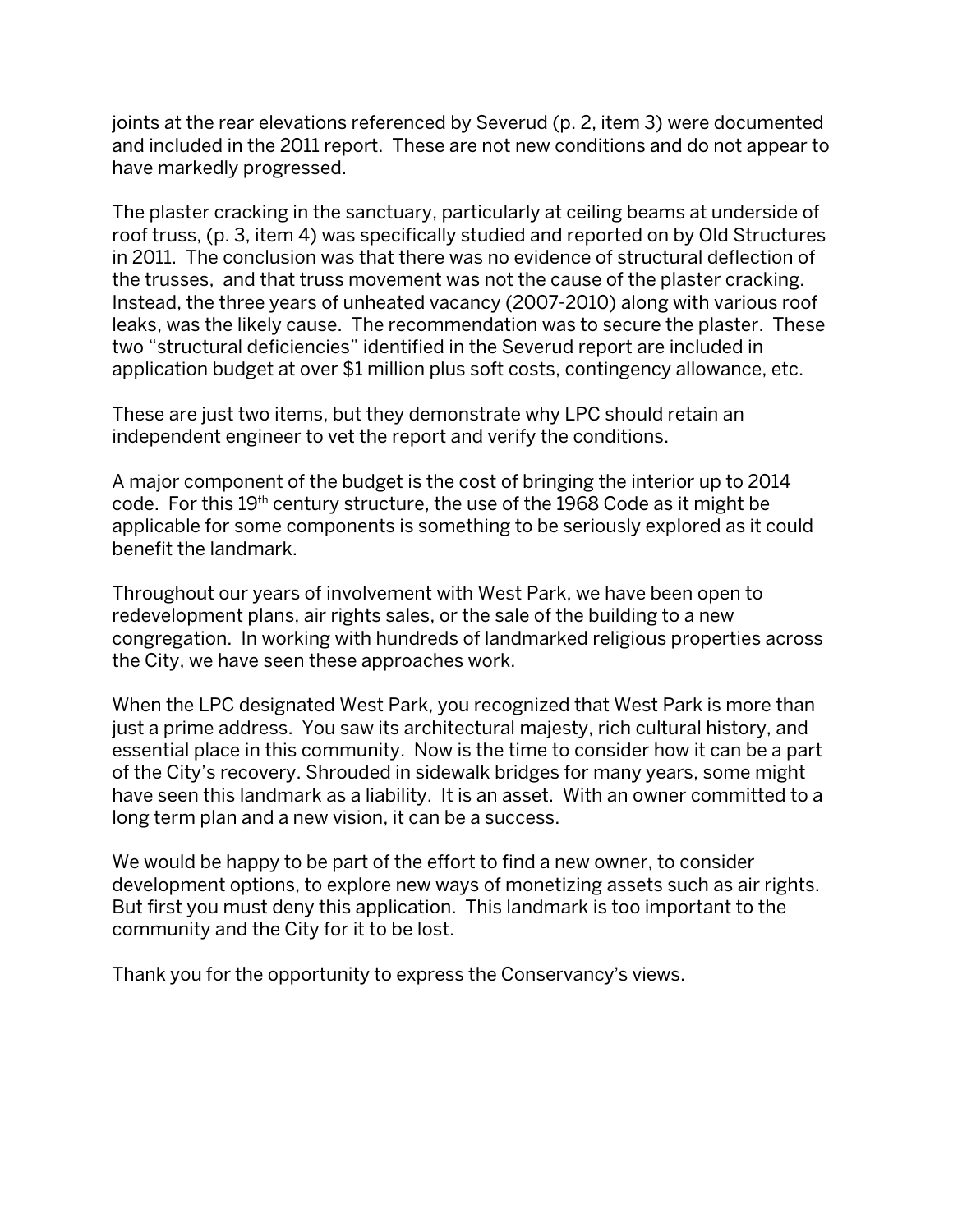#### Clarifications:

The application narrative, p. 5 states that "With the help of the Landmarks" Conservancy, West Park applied in 2001 for listing on the State and National Register of Historic Places, in the hope of qualifying for grants to help maintain the Building, and the Building was determined to be eligible for listing." WPPC did not consent to the building being listed on the National Register, a requirement for state grant funding. The NYLC continues to offer to help obtain the listing.

Appendix B, Post-Designation (2011 to present) 2011 activity should state that Gale Brewer, the Upper West Side community, and the Landmarks Conservancy raised \$61,000. The majority went towards boiler repairs. \$10,000 went towards architect Matthew Gottsegen's phased master plan for exterior restoration. It incorporated the earlier Richman Group/CRG facade study, reports from Old Structures Engineering and Femenella Stained Glass, and *pro bono* estimates from Sciame Construction (\$11.5 million; or \$14.5 million if broken into 6 phases, with prevailing wages).

#### Summary of New York Landmarks Conservancy activities with West Park Presbyterian Church

Since 2001, the New York Landmarks Conservancy has provided technical assistance, grant funding (following the 2010 landmark designation) and worked with numerous entities to ensure a secure future for the West Park Presbyterian Church. This has included many hours of *pro bono* work.

Staff of the Conservancy's Sacred Sites Program (SSP) have advised multiple entities overseeing the Church, including the WPPC pastor and board (session); a part-time administrator working for WPPC; Friends of West Park; and the Center at West Park. The NYLC has met and advised WPPC's broker and potential tenants; and worked with CM Brewer and community leadership as Center was being organized. In addition to providing direct grant funding, NYLC staff have secured architect and contractor proposals for specific projects, and attended site visits at the Church during all phases of work.

Highlights of this 22-year history are below:

#### 2001

• WPPC applied for an SSP grant for a façade make-safe project, but it is not eligible for SSP grants as the Church is not NR-listed. (It is NR-eligible, and NYLC has offered to help with the nomination, but WPPC will not give required owner consent for listing. NR listing would also enable option to apply for NYS grant funding.)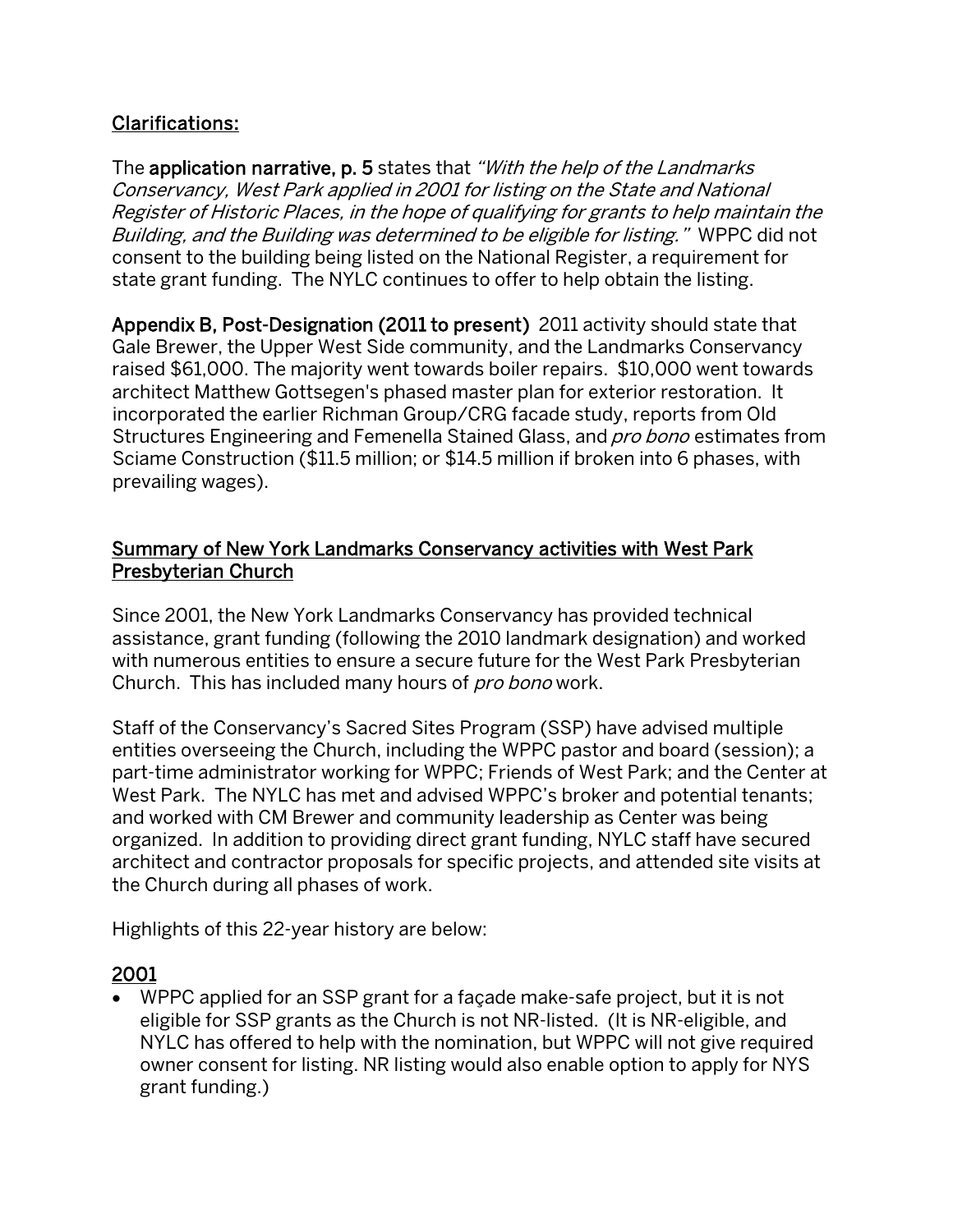- WPPC first contemplated redevelopment; initial offer from Related included church space in basement.
- In reviewing Related proposal, NYLC noted that WPPC should have their own architect/owner's rep and not just take space offered in basement, which was not a formula for renewal.
- Church retained architect Matthew Gottsegen to generate massing plan and schematic design for a new combination church and residential tower development. He designed a modern, prow-shaped glass-clad corner sanctuary building with an adjacent, 21-story residential tower. However, the church did not identify a developer to execute this design.

# 2002

- NYLC and CM Brewer convened a community meeting at WPPC, to outline range of restoration and redevelopment options. Gottsegen and trustees presented the glass church on corner/tower design.
- Participants discussed options to redevelop and to work with nonprofit institutional partner. This meeting resulted in formation of "Friends of West Park" comprised mostly of neighbors, including the Belnord and building immediately east on 86<sup>th</sup> St.
- Friends worked closely with architects Peter Sampton and Page Cowley to develop scenarios such as adding onto community building with sliver tower, or adding tennis bubble to roof of church for enhanced community partnerships/income.
- Conservancy was not a member of Friends, but was in frequent contact throughout mid-2000's.

## 2007

- WPPC had agreement with Richman Properties to redevelop the community house site as a 21-story cantilevered tower. The project would have restored the sanctuary building, roofs, and towers. NYLC privately weighed in on design.
- In advance of this project, the congregation and their tenants, including popular gymnastics and Gymboree programs, moved out of building, which was vacant until 2010 designation.
- The developers were not able to secure financing unclear if this was projectspecific or due to the recession.

## 2010

- WPPC is designated as an individual landmark.
- NYLC supported designation. Testimony noted that advocates and neighbors needed to support efforts to address substantial deferred maintenance.
- NYLC reviewed and facilitated meetings (just prior to designation) regarding a sale and reuse of church as private school gym, which did not happen.
- NYLC participated in CM Brewer's fundraising efforts, acting as fiscal partner for community fundraising for donors who wanted to be sure that funds would go